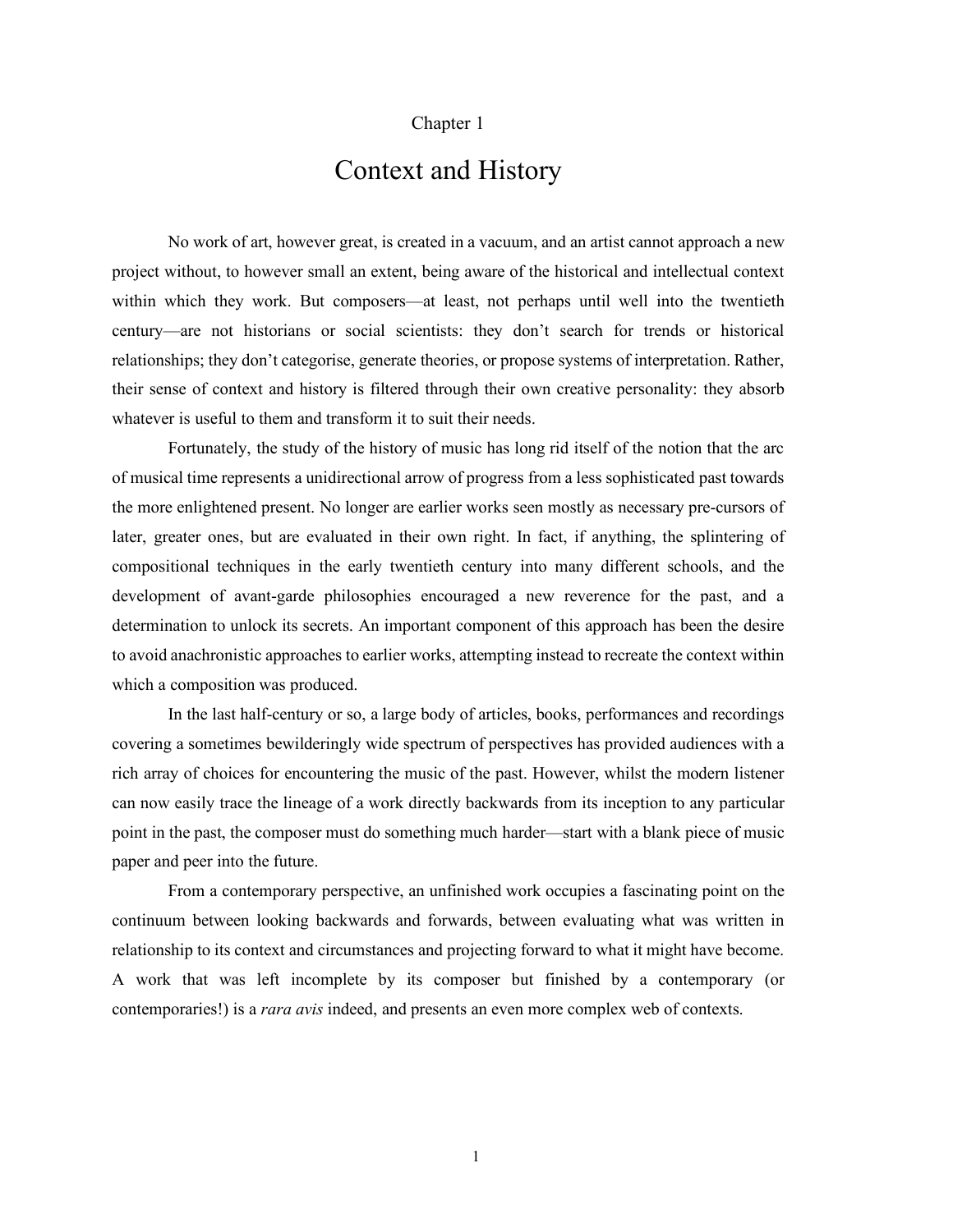As if that web were not already impenetrable enough in the case of the Mozart Requiem, in order to begin to assemble the context within which it came into being, three different threads need to be untangled: the multiple contemporary (and near contemporary) claims, counterclaims and controversies about its authorship; the exaggerations, fond imaginings and even downright fabrications by members of the immediate circle of Mozart's friends, supporters and family about how the piece came to be in the state it was when Mozart abandoned work on it towards the end of November 1791; and finally, the accretions of more than two centuries of performance history that profoundly affect how the modern listener experiences the work.

Superfluous as it might seem, an important first step is to remember that the term 'requiem' would have meant something quite different to Mozart at the end of the  $18<sup>th</sup>$  century than it does to musicians and audiences who are familiar with the masterpieces of the genre composed by Berlioz, Verdi, and Brahms in the century that followed, which were largely conceived for concert performance. Partly because of the time in which it was composed—at the beginning of a tectonic shift in the position of arts in European intellectual society—and partly because of the methods (often orchestrated by Mozart's widow) by which the work was kept before the public eye in the first half century after its composition, the Mozart Requiem quickly acquired a larger-than-life, almost mythic aura that helped to define the genre and make the later  $19<sup>th</sup>$  century masterpieces possible. The layers of legend that soon multiplied around it infused the work with exactly the right kind of supernatural qualities craved by the highly excitable Romantic imagination.

Ironically, one of the roots of the work's fame and reputation was not so much that Mozart died before he could finish it (much as that appealed to the *zeitgeist*), the nature of the music that Mozart composed, or even the way in which his widow accomplished its completion: it was the music he *didn*'*t* compose that gained the work early notoriety. While the music supplied by the various 'masters' that Constanze engaged to fill in the missing parts of Mozart's score undoubtedly helped create a deeper realisation of his genius, the criticism of the non-Mozartian parts was focused not only on their being unworthy both of Mozart, but of the form itself. Indeed, Mozart's last masterpiece helped establish the requiem form as an artistic expression of considerable cultural importance that was rapidly becoming detached from its original, purely liturgical purpose.

The liturgy for the Roman Catholic Mass for the Dead, *missa pro defunctis,* was codified by Pope Pius V in the Papal bull *Quo Primum* on July 14th, 1570, which standardised the texts to be used for all rites of the church throughout the Catholic world, including the funeral rite. Of course, music for these occasions existed well before 1570, but after the standardisation, the *missa pro defunctis* began to acquire a gravitas of its own, both for the composer and for the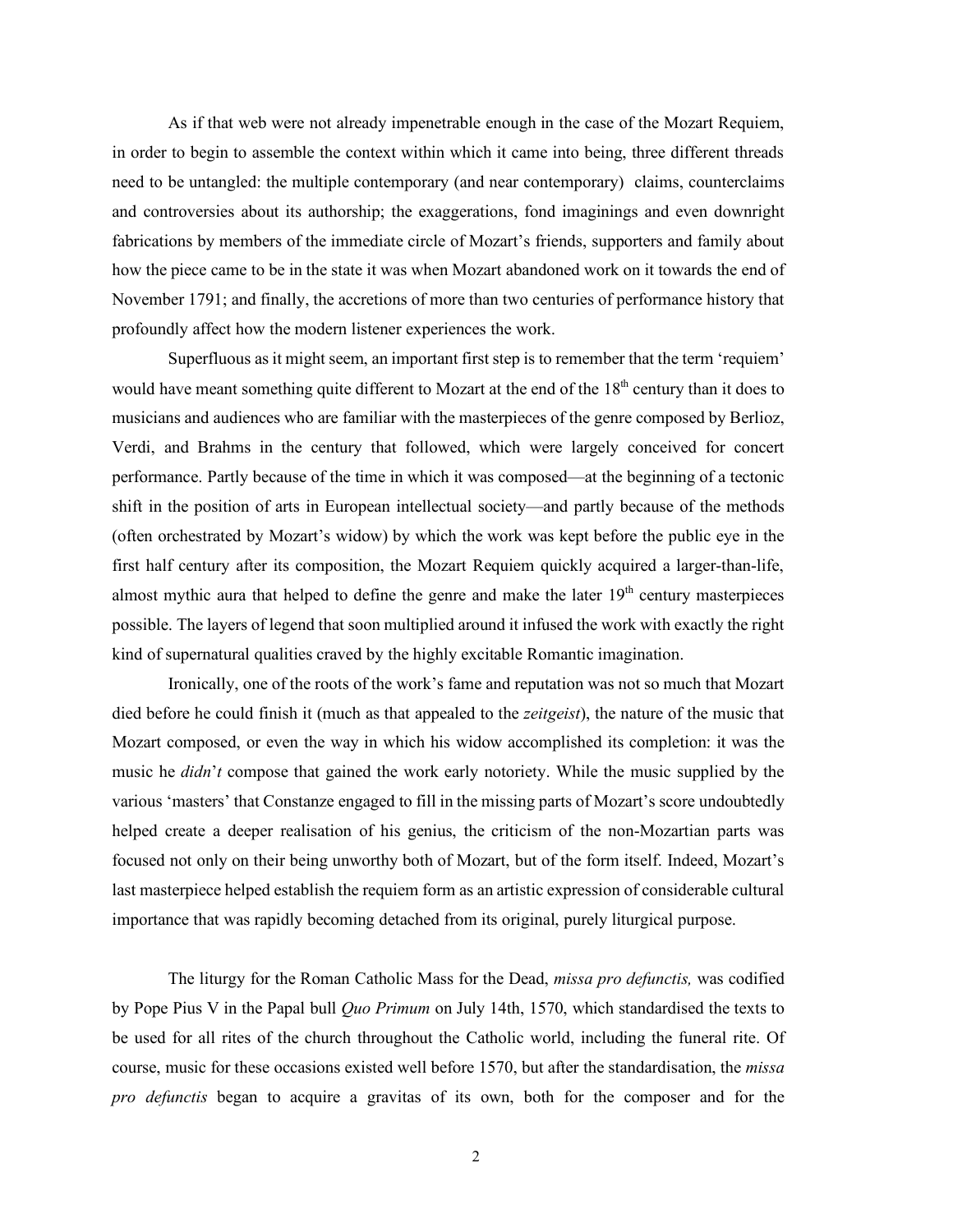commissioner. While works for purely liturgical use continued to be composed, a new type of more public expression began to emerge, often commissioned to commemorate people of a certain social standing, and not always within the church. "Composers were aware of the importance both of the prominent figure behind the commission and the public nature of the performance of their music."1 Notable examples are the *Messe de morts* of Jean Gilles (1668-1705), commissioned by members of the Toulouse parliament to mark the passing of two of its members, and the *Emperor's Requiem* of Johann Joseph Fux (1660-1741), composed for the funeral of the widow of Leopold I.<sup>2</sup> Relevant to any discussion of Mozart's addition to the genre is Michael Haydn's Requiem in C minor, whose dedicatee is enshrined in the full title of the work: *Missa pro defuncto Archiepiscopo Sigismundo,* composed following the death of Count Archbishop Sigismund von Schrattenbach.It is well known that, as members of the archiepiscopal chapel,<sup>3</sup> Mozart and his father participated in a performance of the work in Salzburg in 1772, an encounter that was to prove seminal, when, in mid-1791, he came to consider how to fulfill the famously secret commission to commemorate the passing of Countess Anna Walsegg. In its use of a plainsong melody for the text 'Te decet hymnus<sup>14</sup>, the Haydn work displays one of the salient features of a *missa pro defunctis* that differentiates it from other purely liturgical masses or other concerted church music, namely its use of, or reference to, older musical styles and techniques.<sup>5</sup> There is no space here to discuss the reasons for the development of this practice, but the borrowing of the solemnity of previous masters undoubtedly amplified the austerity of the occasion and infused the musical language of the day with a depth it might not usually possess.

Such a tradition seems very well suited to where Mozart's musical imagination was leading him in 1791, because when the commission arrived, he had been undertaking a self-directed study of earlier church music for some time. In his letter to city council of Vienna requesting to be appointed adjunct (unpaid!) Kapellmeister to Leopold Hofmann at St. Stephen's Cathedral, Mozart ends by saying: "I believe I may claim to be better fitted for it than many others, in view of the knowledge of church music that I have cultivated..."<sup>6</sup> While this might be the expected hyperbole of a job application, Alan Tyson's research has shown that the many unfinished pieces of church

 $2$  Premiered on March  $5<sup>th</sup>$ , 1720, significantly in Vienna

voices accompany almost fauxbourdon style, an archaic practice by that time

 <sup>1</sup> Pamela McDermott, The Requiem Reinvented: Brahms' Ein deutsches Requiem and the Transformation from Literal to Symbolic, PhD Dissertation, University of North Carolina at Greensboro, 2010, p. 30

<sup>3</sup> cf Wolff, Mozart's Requiem: Historical and Analytical Studies (trans. Mary Whittall) University of California Press, 1994, p. 65

<sup>4</sup> at exactly the same point that Mozart introduces one in his own requiem

<sup>5</sup> This was a very early development: one of the first polyphonic settings, the *Missa pro defunctis* by Johannes Ockeghem (c. 1410–1497), is untypical of the rest of his music in that he uses the chant in the top voice while the other

<sup>6</sup> As translated in Wolff, p, 119-20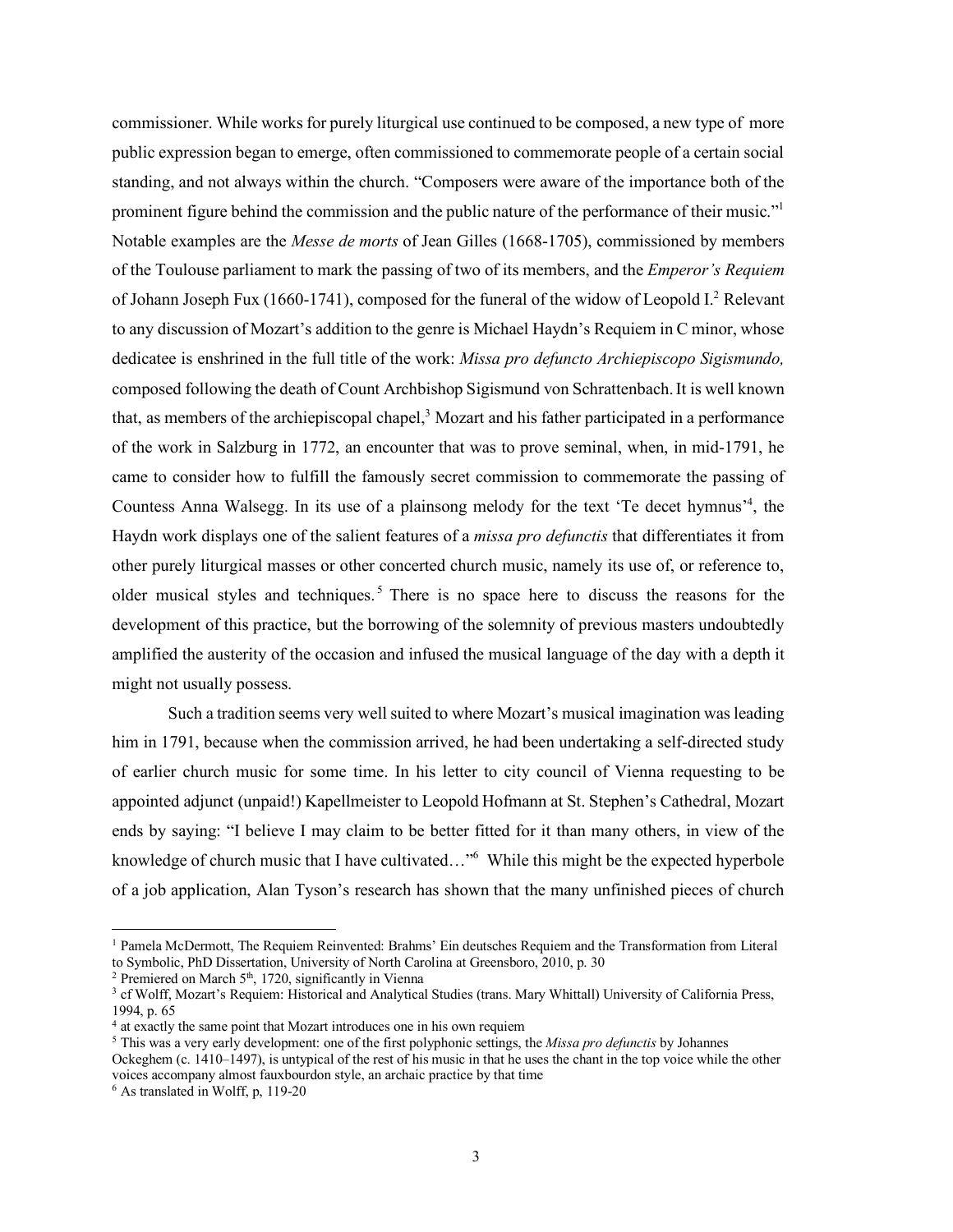music and transcriptions of liturgical works by Georg Reutter  $(1708-72)^7$  found in Mozart's *Nachlass* date from 1789 or 1790 onwards, before he wrote to the city council. This must surely be the cultivation to which Mozart was referring. He noted in his application letter that Hofmann had been ill (and rejoicing in his recovery): had Mozart been immersing himself in liturgical music in the expectation that Hofmann would not recover and he would succeed him? Or did this study truly represent his feelings about the genre? According to Constanze via Niemetschek, $\delta$  church music was Mozart's "favourite form of composition" and that therefore the requiem commission represented the opportunity to "try his hand at this type of composition, the more so as the higher forms of church music had always appealed to his genius."9 Whether this is another of Constanze's fabrications or a true representation of Mozart's feelings, the transcriptions and incomplete scores are proof of Mozart's cultivation of a knowledge of church music, with the result that he was almost uniquely well-prepared to take on the requiem commission.

Contributing further to this absorption of older music was Mozart's relationship with Gottfried van Swieten (1733-1803), who was Prefect of the Imperial Library and a strong supporter of Mozart, personally paying the expenses of his funeral. Van Swieten was also a collector of musical scores by past masters, and the host of concerts at which many of them were performed. Mozart wrote of their acquaintance in a letter to his father on April  $10<sup>th</sup>$ , 1782: "I go every Sunday at twelve o'clock to Baron van Swieten, where nothing is played but Handel and Bach. I am now making a collection of the Bach fugues (Sebastian's) – and also those of Emanuel and Friedemann Bach, and likewise of Handel."<sup>10</sup> At a time when Mozart's fortunes (in both meanings of the word) were at a low ebb, van Swieten not only provided him with income by engaging him to conduct his concert series, but also the opportunity to get to know Handel's music on a deeper level. Van Swieten commissioned Mozart to provide new orchestrations of *Messiah* (K. 572, 1789), *Alexander's Feast* (K. 591, 1790) and *Ode for St. Cecilia's Day* (K. 592, 1790) which were performed at the salons. Given the Handelian provenance of the themes of the *Kyrie* fugue of K. 626, it is astonishing how little weight has been given to Mozart's scoring of *Messiah* as it pertains to the orchestration of the Requiem. These implications will be discussed in Chapter 6.

 <sup>7</sup> former Kapellmeister at St. Stephen's, succeeded by Hofmann

<sup>8</sup> Franz Xaver Niemetschek (1766-1849), *Lebensbeschreibung des K.K. Kapellmeisters Wolfgang Amadeus Mozart* (1808)

 $9$  As translated in Wolff, p. 123-4

<sup>&</sup>lt;sup>10</sup> The Letters of Wolfgang Amadeus Mozart, Vol. II, translated from the collection of Ludwig Nohl, by Lady Wallace Hurd and Houghton, (1866), p. 124. Interestingly, in the same letter he asks his father to "send him the six fugues of Handel and Eberlin's toccatas and fugues"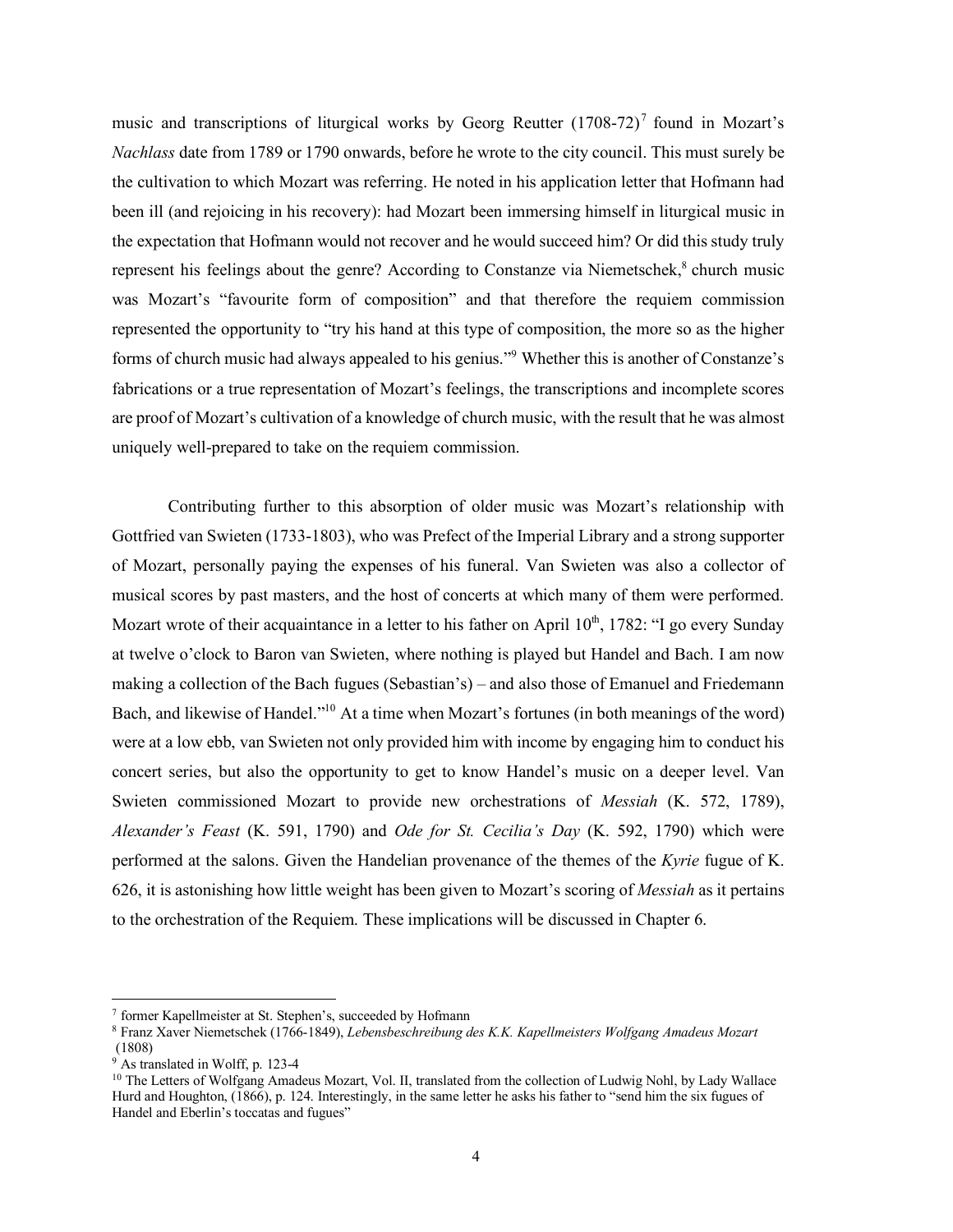In addition to the Sunday morning salons, the concerts and the Handel orchestrations, Mozart seems to have had access to van Swieten's fine library, which contained such Baroque masterpieces as Bach's *Magnificat* (BWV 243). It is not known whether saw it there or studied it, so it may never be known whether it is merely a strange co-incidence that Mozart used the same plainsong melody for "Te decet hymnus" that Bach had used for "Suscepit Israel" at the same place in his opening movement where Michael Haydn used the *Lamentatio,* or whether he made a some sort of textual (or even theological) connection between God helping "his servant Israel" and the hymn sung to God in Zion.

A more direct connection with Bach's choral music resulted from his 1789 visit to Leipzig and his meeting with Bach's successor at St. Thomas, Johann Friedrich Doles (1715-1797), where he heard a performance of *Singet dem Herrn* (BWV 225). Mozart procured a copy which it seems he studied carefully and on which he wrote "NB Müsste in ganzes Orchester dazu gesetzt werden."<sup>11</sup> Sadly, no such orchestration exists, but it is noteworthy that the observation comes around the time of his *Messiah* orchestration and during the period when he was 'cultivating a knowledge of church music.' Whether he undertook the project (and the score is now lost) or not, there can be no doubt that the counterpoint in K. 626 owes more to Bach than Handel.

Van Swieten's library may well have been where Mozart encountered Handel's Funeral Anthem for Queen Caroline "The ways of Zion do mourn" (HWV 264) on which he based the opening of his requiem, transposing it from G minor to D minor and off-setting the bass and upper voices by a quaver:



<sup>&</sup>lt;sup>11</sup> "should really have a full orchestral accompaniment written for it" (as translated in Wolff, p. 83, n. 29)

b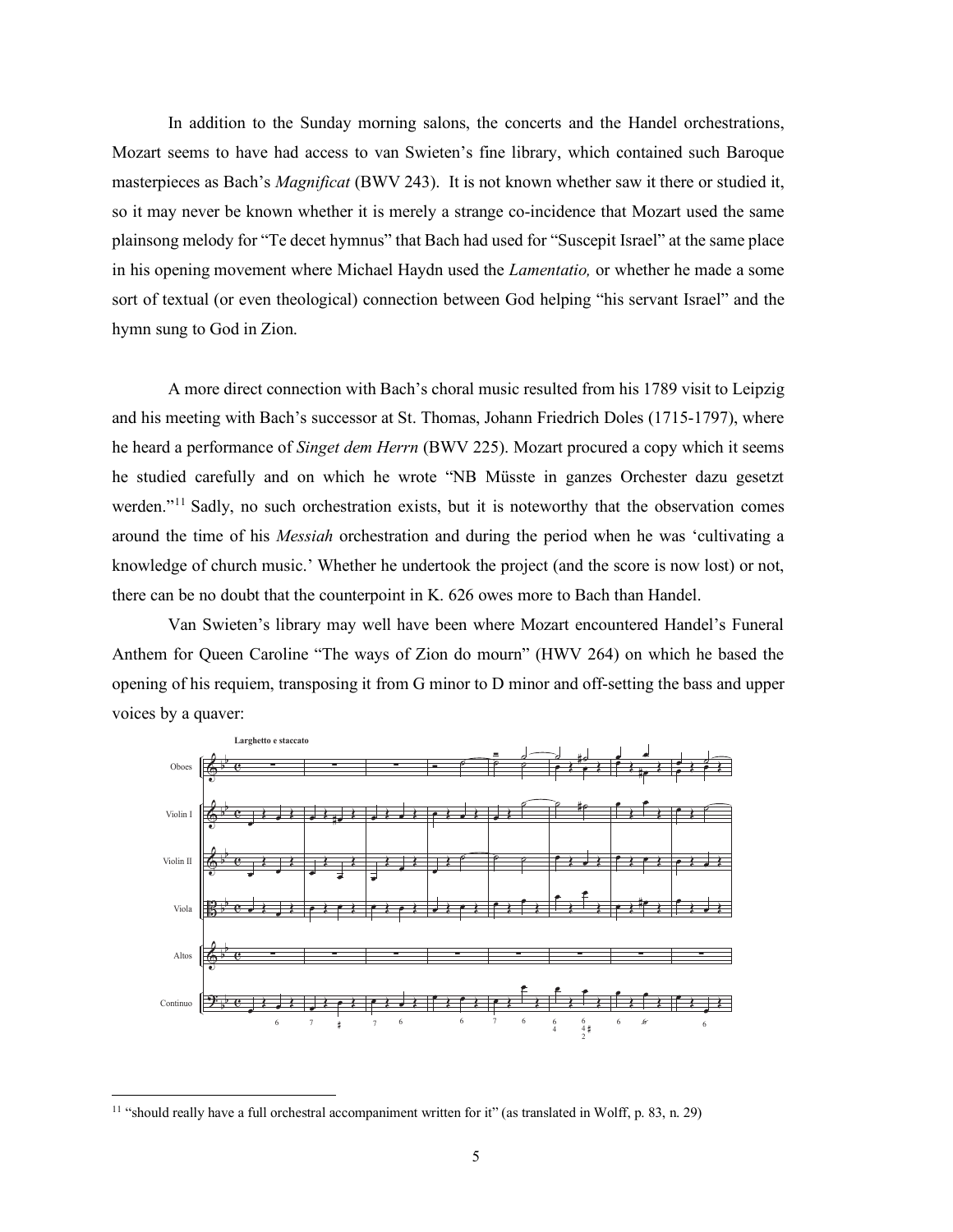

As noted above, this reference to older music had long been an essential part of the *missa pro defunctis*, but here Mozart so transforms the source material that it sounds fully modern rather than archaic. While the text of the Handel anthem is not liturgical, it may be that Mozart saw a connection between funeral for the beloved spouse of a monarch<sup>12</sup> and the recently deceased wife of his commissioner; perhaps he was drawn to such an evocative expression of public grief, or simply reacted as a composer to the plangent suspensions and pathetic harmonies.

It is harder to see a contextual connection between his borrowings of the dual fugue subjects of the final movement of Handel's *Dettingen Anthem* (HWV 265), <sup>13</sup> composed in honour of a somewhat inconsequential military victory, and the occasion of the funeral rites of the Catholic church. But the much-noted similarity of the Anthem's "Alleluia" fugue subject to that of *Messiah*'s "And with his stripes" that he had orchestrated just two years before must have struck Mozart immediately. For the Requiem he transposed both subjects to the minor mode, making small adjustments here and there in the semiquaver melismas, sometimes as late as writing the final version into the Requiem autograph. The use of the two themes together clearly identifies the *Dettingen Anthem* as the source rather than happenstance, and perhaps the fact that their provenance is a joyful secular occasion rather than a solemn liturgical one warns of the danger of reading too much into the context of Mozart's sources: it could simply be that his boundless musical imagination found material that inspired him and he transformed it according to his personality and the needs of the occasion.

 $12$  as Queen Caroline had been a staunch patron and even friend of Handel, the profound outpouring of grief in this movement probably expresses Handel's own feelings, not just the result of a composer's art

<sup>13</sup> also presumably in van Swieten's library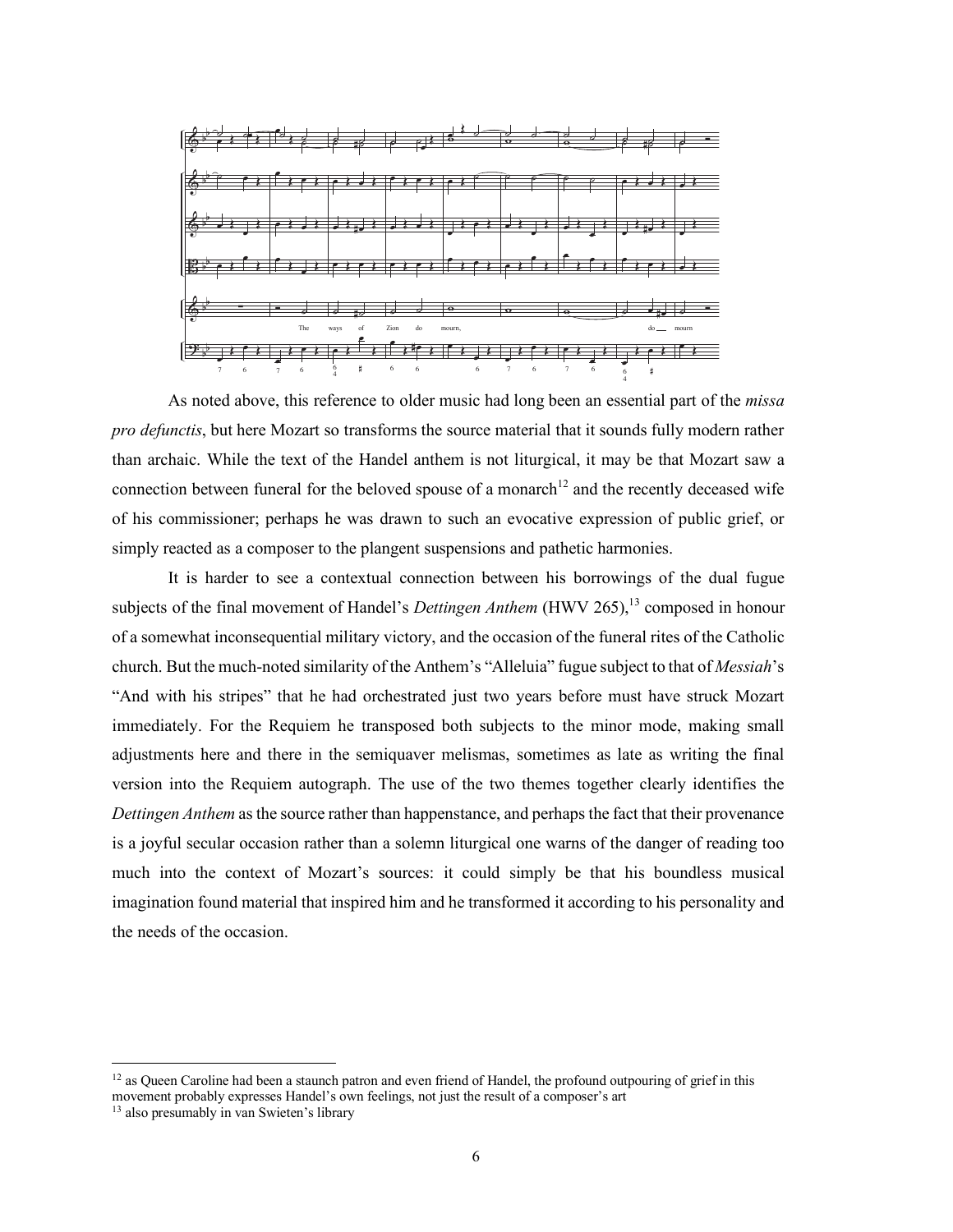| Allegro moderato (voice parts only)                             |                                  |                             |                    |                                             |
|-----------------------------------------------------------------|----------------------------------|-----------------------------|--------------------|---------------------------------------------|
|                                                                 |                                  |                             |                    |                                             |
|                                                                 |                                  |                             |                    |                                             |
|                                                                 |                                  | We will re                  |                    |                                             |
|                                                                 |                                  | joice_                      |                    | in thy sal -                                |
|                                                                 |                                  |                             |                    |                                             |
|                                                                 |                                  |                             |                    |                                             |
|                                                                 | We will re<br>joice.             |                             | in<br>thy          | sal -<br>va                                 |
|                                                                 |                                  |                             |                    |                                             |
|                                                                 |                                  |                             | ÷                  |                                             |
|                                                                 |                                  |                             |                    |                                             |
|                                                                 |                                  |                             | We will re -       | in thy sal -<br>joice.                      |
|                                                                 |                                  |                             |                    |                                             |
|                                                                 |                                  |                             |                    |                                             |
| $\mathbf{Al}$<br>le<br>$-1u$<br>$\sim$                          | ja,<br>al<br>$\sim$              | $_{\rm le}$<br>lu<br>$\sim$ | ja.                |                                             |
|                                                                 |                                  |                             |                    |                                             |
|                                                                 |                                  |                             |                    |                                             |
|                                                                 |                                  |                             |                    |                                             |
| $\,$ 6 $\,$                                                     |                                  | $\overline{6}^-$<br>$\,$ 6  |                    | $\tau$<br>$\,$ 3 $\,$<br>6<br>$\frac{6}{5}$ |
|                                                                 |                                  |                             |                    |                                             |
|                                                                 |                                  |                             |                    |                                             |
|                                                                 |                                  |                             |                    |                                             |
|                                                                 |                                  |                             |                    |                                             |
| tion.<br>va                                                     | We                               | will<br>re - joice          | $_{\rm in}$<br>thy | sal - va - tion.                            |
|                                                                 |                                  |                             |                    |                                             |
|                                                                 |                                  |                             |                    |                                             |
| tion.                                                           | We                               | $_{\rm will}$<br>re - joice | in<br>thy          | sal - va - tion.<br>etc.                    |
|                                                                 |                                  |                             |                    |                                             |
|                                                                 |                                  |                             |                    |                                             |
|                                                                 |                                  |                             |                    |                                             |
| tion.<br>va                                                     | $\rm{We}$                        | $_{\rm will}$<br>re - joice | in<br>thy          | sal - va - tion.                            |
| Ŧ                                                               |                                  |                             |                    |                                             |
|                                                                 |                                  |                             |                    |                                             |
|                                                                 | $\rm{We}$<br>will<br>re - joice_ | in<br>thy                   | sal<br>$-v$        | tion.<br>÷                                  |
|                                                                 |                                  |                             |                    |                                             |
|                                                                 |                                  |                             |                    |                                             |
|                                                                 |                                  |                             |                    |                                             |
| $\frac{6}{5}$<br>$\begin{smallmatrix} 4 \\ 2 \end{smallmatrix}$ | $\,$ 6                           | $\frac{6}{5}$               |                    |                                             |
|                                                                 |                                  |                             |                    |                                             |

The importance of this brief discussion of the genesis of K. 626 is that it shows how Mozart clearly thought deeply about what a requiem was and what he wanted his to be, and prepared carefully before embarking on it.<sup>14</sup> The importance of this for the modern editor-completer is that the team of composers who were tasked with finishing Mozart's incomplete realisation of that plan, hadn't. They had done none of the background work and there is no evidence that they even knew the music he had studied as part of his preparations, or even realised that it hadn't sprung fullyformed from his pen. Essentially, they were presented with a score whose intricacies were so outside their sphere of experience that they must surely have been nearly overwhelmed with a sense of their inadequacy.

While it may perhaps be misleading to refer to them as a 'team', four composers have traditionally been linked with different stages of the completion. Of the four, Joseph Eybler (1765- 1846) and Franz Xaver Süssmayr (1766-1803) are the best known and undoubtedly did the most work. It is to be regretted that Eybler abandoned his attempt so early in the process, for his orchestrations are skillful, but it may not be a coincidence that he withdrew from the project at the point where the composition of new music was required. Two observations are noteworthy about

<sup>&</sup>lt;sup>14</sup> it is hard to imagine, even for Mozart, that he did all this in his head. There must have been pages of sketches and workings out that are now lost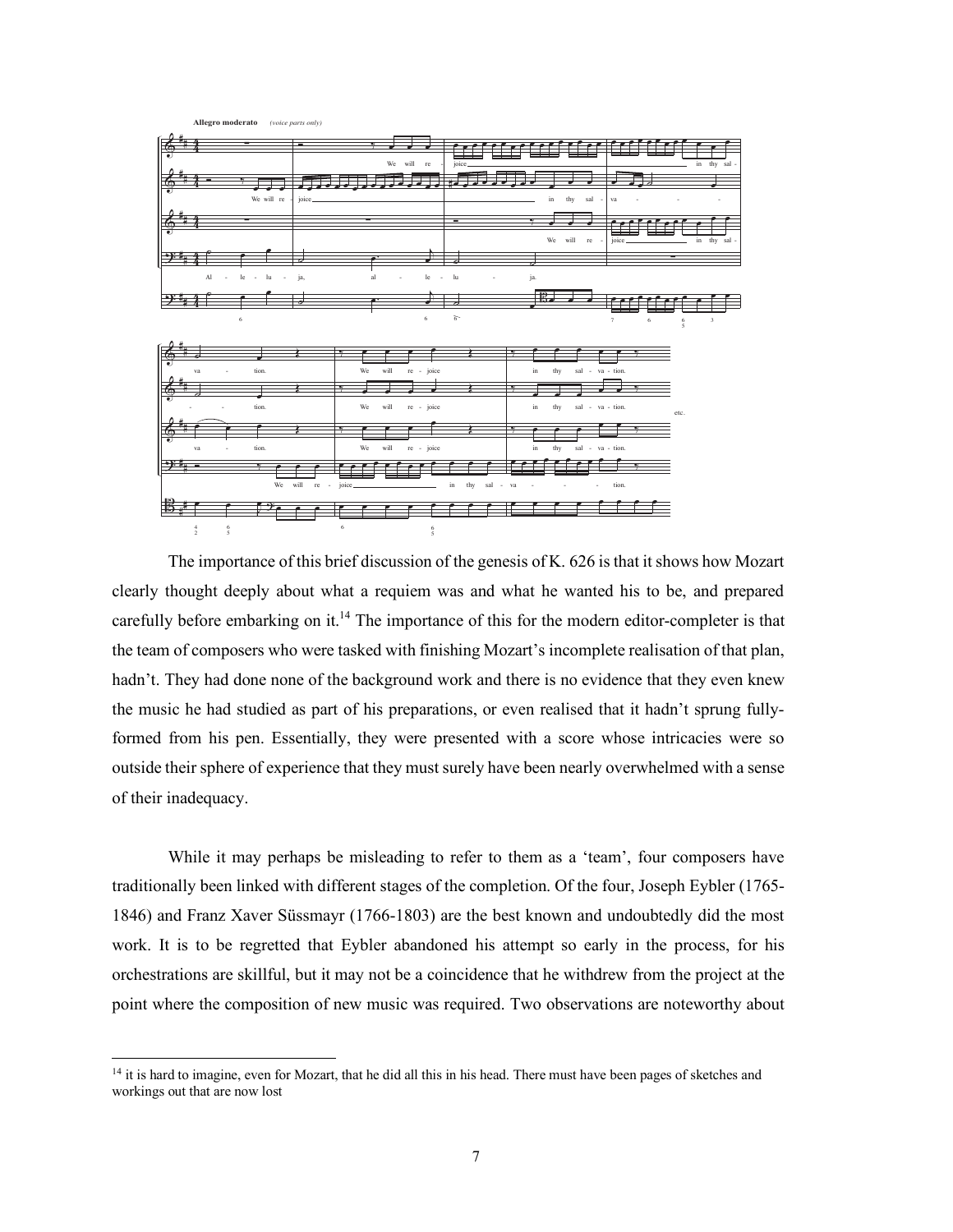Eybler's contribution quite separately from their content. First, his handwriting is noticeably different from Mozart's and he made no attempt to make it look like Mozart's. Second, he wrote his additions directly into Mozart's autograph score.<sup>15</sup> It therefore follows that, since the score that was handed to Count Walsegg would need to have a unified appearance to maintain the fiction that Mozart had completed more than he had, the score with Eybler's work could not be what would be presented to him. It must therefore have been the plan from the very beginning that Mozart's pupil would not be the only person involved in the forgery. Since the secret commissioner was, by definition, unknown to her, Constanze could not be sure that he didn't own other manuscripts by her husband and therefore able to make a comparison and reject the work of an imposter. That would have endangered the second half of the commission fee owed to Mozart on completion of the work, money she desperately needed. What Constanze needed was someone either whose hand writing was similar to Mozart's or who would be both able and prepared to imitate it. Enter Süssmayr on the scene: having worked with Mozart as recently as *Die Zauberflöte*<sup>16</sup> and *La clemenza di Tito,* <sup>17</sup> he fit the bill nicely. It cannot be ruled out that it was Constanze's first idea to use the unfortunate brunt of so much of Mozart's occasionally sharp tongue as only a copyist, not a composer, for when she engaged  $E$ ybler<sup>18</sup> she cannot have known that he would eventually feel unequal to the task and withdraw from the project.

So much opprobrium has been heaped on poor Süssmayr that the enormity of what he achieved has too often been overlooked. Only approached as a last resort, he kept going when other more favoured<sup>19</sup> or more experienced composers were either unwilling or felt unable to. He was prepared to risk filling the enormous gaps left in Mozart's autograph despite being quite aware that his work would be "unworthy of [Mozart's] great name."<sup>20</sup> Generations of music lovers owe him a debt of gratitude, and recently there has been somewhat of a revival of the popularity of his completion in preference to the (now many) modern editions.

In 1973, based on handwriting analysis, Leopold Nowak identified Franz Jacob Freystädler (1761-1841) as the composer who provided the string and wind parts of the *Kyrie* fugue,  $21$ suggesting that he was engaged to help ready the first two movements so they could be performed

<sup>&</sup>lt;sup>15</sup> From our perspective two centuries later, it is quite astonishing that people so close to Mozart would sanction the marring of a historical document in that way

<sup>16</sup> Presumably making rehearsal materials

<sup>&</sup>lt;sup>17</sup> Possibly writing some of the secco recitatives

 $18$  He signed a contract with her to complete the Requiem on December 21<sup>st</sup>, 1791

<sup>&</sup>lt;sup>19</sup> Mozart's opinion of Eybler was that he was: "a young musician about whom one's only regret can be that there are so few like him" (see Wolff, p. 25 n. 70)

<sup>&</sup>lt;sup>20</sup> Letter to Breitkopf & Härtel, February  $8<sup>th</sup>$ , 1800

<sup>&</sup>lt;sup>21</sup> "Wer hat die Instrumentalstimen in der Kyrie-fuge des Requiem von W.A. Mozart geschrieben?" Mozart Jahrbuch, (1973-4) p. 191-201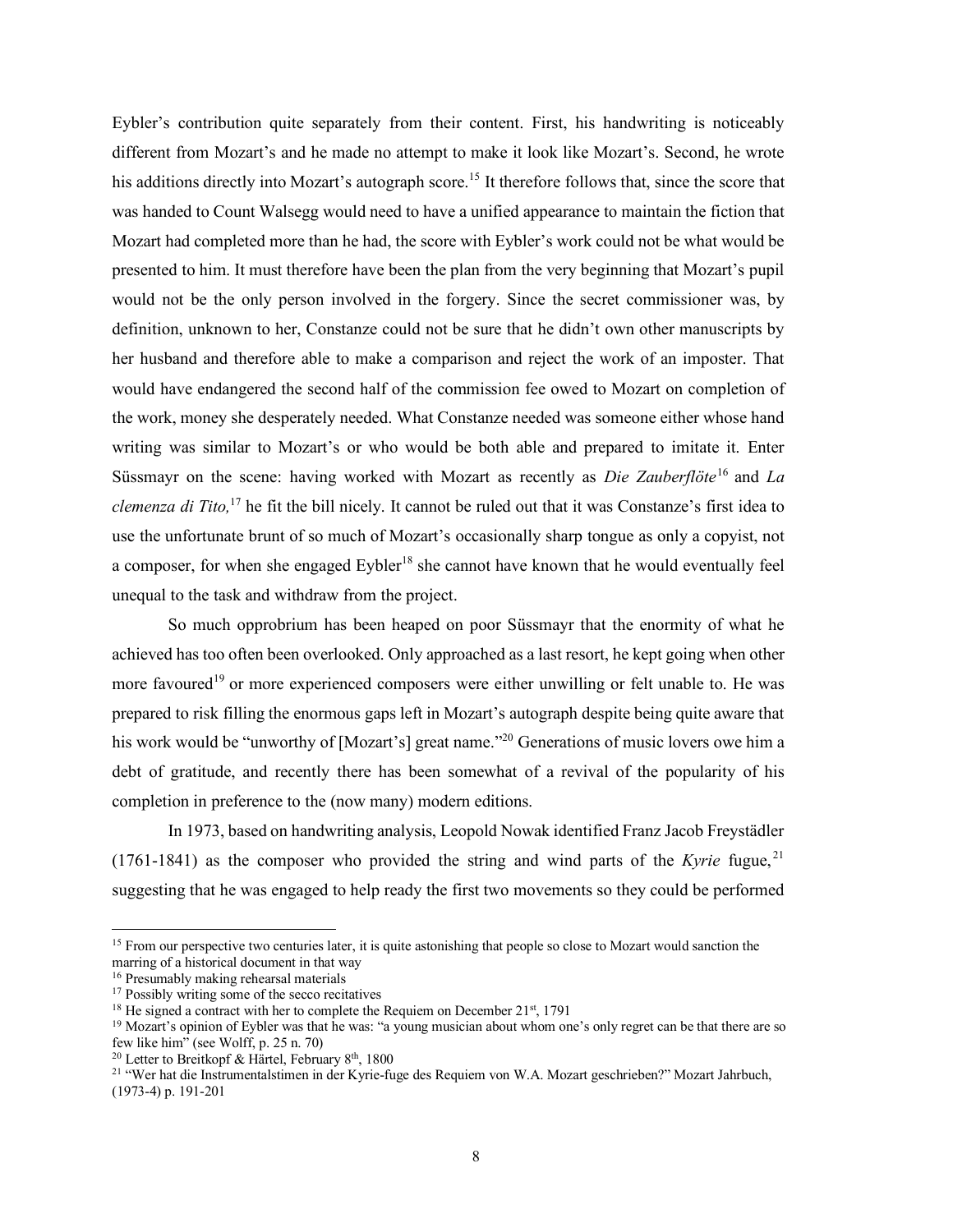at the funeral service held for Mozart at St. Michael's church on December 10<sup>th</sup>. It should be noted that, while Freystädler had received a grounding in Fuxian counterpoint from Mozart, up to 1791 he had composed no church music, so he was perhaps far from an ideal candidate for all but the simpler tasks. Recently, doubt has been cast on his participation,<sup>22</sup> and it may be that the author of the parts of the score that Nowak attributes to Freystädler will never be known.

Finally, there is Maximillian Stadler (1748-1833), a long-standing friend of the Mozart family, a respected musician and scholar. A copy of the *Domine Jesu* and *Hostias* exists in his handwriting, containing what is probably his own orchestration of the movements. It is not known exactly when (or why) he made this score, but since it is virtually identical to Süssmayr's version, and there would seem to be no reason for Stadler to copy the work of the younger and less experienced musician, it is more likely that the copying was done by Süssmayr.<sup>23</sup> Ultimately, Stadler's greatest impact on the shape of the Mozart Requiem as we know it today was as the most respected authority on the work when it came to trying to untangle the myriad threads of "who did what, when and why" during the preparation of the Requiem for publication in the early 1800s. His his detailed and impassioned defence of the work from the attacks of Gottfried Weber<sup>24</sup> in his *Vertheidigung der Echtheit des Mozartschen Requiem*<sup>25</sup> is invaluable in clarifying many issues regarding Mozart's autograph score, and sometimes as important for what it doesn't say as for what it reveals.

This is only a very brief summary of some of the issues relating to how the score as we know it came in to being. Much more detailed writings on the topic are numerous, occasionally contentious, and widely available. What must be emphasised at this point is that for the modern editor-completer, such discussions can be of lesser consequence than the act of evaluating and, if necessary, attempting to ameliorate the passages of the traditional version that are not in Mozart's hand. There is no less debate about whether a modern editor-completer can ever be an improvement on the work of Mozart's contemporaries, who knew him well and were involved in performances of his music in the last six months of his life. However, this line of argument only raises a question that has not yet been given a satisfactory answer: if temporal and physical proximity to Mozart

 <sup>22</sup> see for example, Michael Lorenz, http://michaelorenz.blogspot.com/2013/08/freystadtlers-supposed-copying-in.html <sup>23</sup> Meaning Stadler's score must have been made some time in early 1792. It cannot be ruled out that he did so to lighten Süssmayr's work load, but that remains in the realm of conjecture

<sup>24</sup>*Über die Echtheit des Mozart'schen Requiem* (1825) with three more articles from 1826-7

<sup>&</sup>lt;sup>25</sup> 1826, followed by two addenda in  $1827$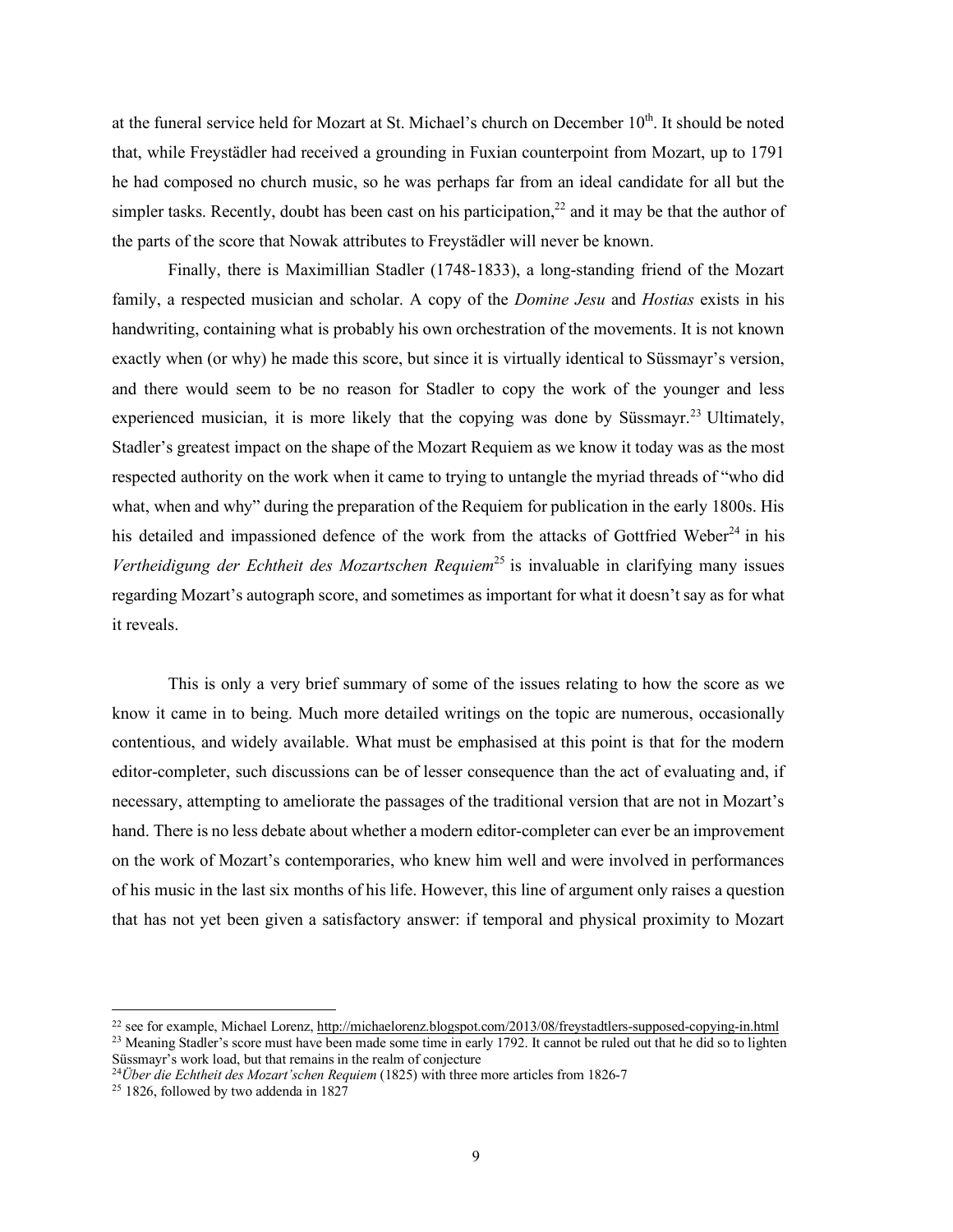were the most valid qualifications for finishing his final masterpiece, how could Eybler and Süssmayr be of such divergent opinions on the subject of how to do so?

What was it about the Requiem that made the task of completing it so very far from the *'mere remplissage'* as the task was described by Vincent Novello,<sup>26</sup> or, in the words of Maximillian Stadler 'what most composers leave for their amanuensis to  $do'$ . <sup>27</sup> Stadler's statement is extraordinary, even if one allows for the fact that it may have been made more in generous support of Mozart's widow by exaggerating her husband's contribution to the work and therefore its commercial viability rather than as an objective 'expert' evaluation. He had seen Mozart's incomplete score, even made his own copy of some of it, and therefore knew just how much was missing. So, the question remains: why was the task to hard?

Some of the difficulty must surely have stemmed from the extended and detailed study Mozart had undertaken, described above: neither Eybler nor Süssmayr had done so. Another contributing factor may have been Joseph II's *Gottesdienstordnung* in 1783, which had made orchestrally accompanied church music less attractive to composers:28 Eybler and Süssmayr can have heard very little, if any, new music in the genre, and certainly none by Mozart, who had composed no masses since the Mass in C minor some eight before. Even if they had been able to examine the score of K. 427, they would have realised that the nature and purpose of the two works were so different that the earlier incomplete work was of little help in finishing the second. Not only must they have found the contrapuntal complexity of the Requiem autograph intimidating (to say the least), there was the also the unusual sound world created by the rare basset horns in F. Everything about the Requiem spoke of both a new direction in Mozart's liturgical music and the exploration of an expressivity unusual at the time in liturgical music in general.

Had Mozart completed all the movements identically—with the choral parts and basso continuo completed and the occasional instrumental figure 'here and there'—then Eybler's task would have been much closer to the role of amanuensis that Stadler suggested, since there would have been only the instrumentation left to complete, for which he was well-qualified. But three movements were completely lacking, and one consisted of only its opening. It is now generally accepted that the first eight bars of the *Lacrymosa* were not, as was once thought, the last music Mozart wrote into the score, but that he merely paused or hesitated at the point, moving on to compose the choral parts for the *Domine Jesu* and *Hostias*. <sup>29</sup> It follows therefore that it was not ill-

<sup>&</sup>lt;sup>26</sup> A Mozart Pilgrimage: Being the Travel Diaries of Mary and Vincent Novello in the Year 1829, Novello, 1955 p. 130 <sup>27</sup> Maximilian Stadler, *Vertheidigung der Echtheit des Mozart*'*schen Requiem*, Vienna, 1827, as quoted in Wolff,

*Mozart*'*s Requiem, Historical and Analytical Studies*, trans. Mary Whittall, University of California, 1994, p. 150 [Doc 22]

<sup>28</sup> Recently David White has made the case that the effects of the *Gottesdienstordnung* have been somewhat exaggerated

<sup>29</sup> for a more detailed discussion of this topic see Chapter 4.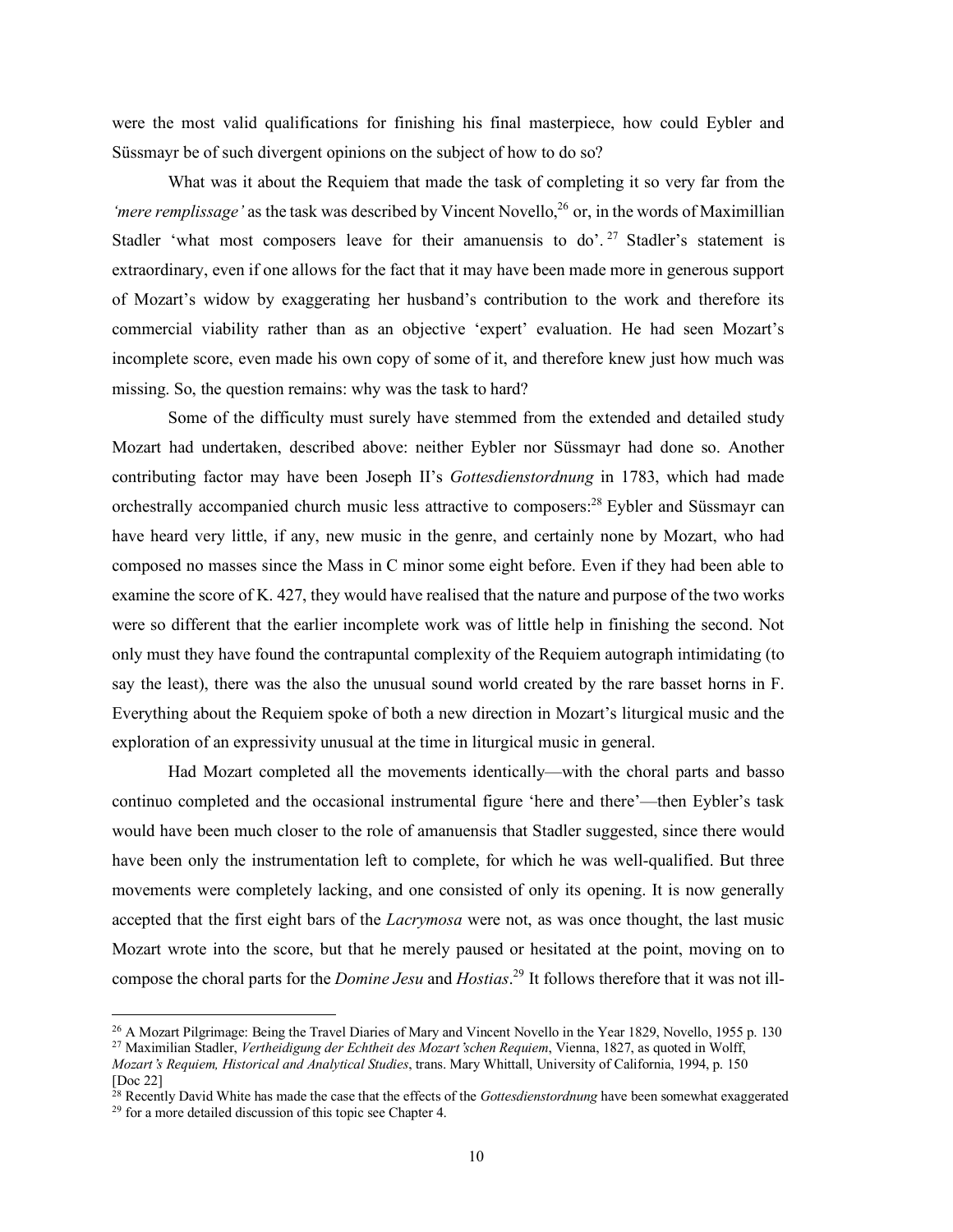health or lack of time that left the *Lacrymosa* hanging in mid-air. It is inconceivable that as gifted a melodist as Mozart would break off composition because he couldn't think of the next eight bars: it is far more plausible that it was how what followed fit into the framework of the piece that gave him pause. How should the old and new elements be integrated into the structure of the work? What did his requiem need at that point? I believe that is what caused the Requiem autograph to be in the incomplete state it was when Mozart took to his sick bed on November 20<sup>th</sup>, *but intending to return to it on his recovery*. <sup>30</sup> If Mozart himself had not yet fully decided on how to proceed in the *Lacrymosa*, why would anyone expect that lesser composers would have an easier time of it, however well they knew him?

The *Gottesdienstordnung* was not solely concerned with musical matters. Whilst its more fundamental motives many have had a political origin, *in toto* it reflected one of the goals of the Enlightenment, to bring about a new balance of influence between church and state. During Mozart's lifetime a 'general process of rationalization and secularization…rapidly overthrew theology's age-old hegemony...'<sup>31</sup> Unlike Franz Joseph Haydn, who was a sincere and devout Catholic, Mozart was not a religious man: any search for the spiritual during his stay during his Vienna years seems to have been satisfied as much by his activities as a Freemason than as a religious observer. Even if his interest in freemasonry was influenced partly by the opportunity to meet potential patrons he might meet there and only in part by its ceremonies and philosophies, the fact that Mozart wrote more music for masonic lodges that for the church after he arrived in Vienna is illustrative of the declining influence of the church on intellectual thought, and of its concomitant monopoly on religious or spiritual expression in the arts. The title of the lodge Mozart attended in 1791 was 'Zur Neugekrönten Hoffnung' (To new-crowned hope) and this seems to have described Mozart's spiritual philosophy as well as any religious affiliation, which, outside any musical duties, did not extend much beyond attending the baptism of his children. The extent to which this was a reflection of personal conviction, a lessening of the need to display religious orthodoxy in public, or the result of the decline of the church in many areas of Viennese life—or a blend of all three is hard to determine.

Reports that Mozart believed he was writing in anticipation of his own demise soon attached themselves to the mythos that surrounded the requiem. What did that idea mean to a man who had no strong belief system? It must be remembered that attitudes to death in Mozart's time were quite different from what they are today. To a very great extent, modern medicine, hygiene

 <sup>30</sup> See Chapter <sup>4</sup> for <sup>a</sup> discussion of the Amen fugue sketch.

<sup>31</sup> Jonathan I. Israel, Radical Enlightenment, Oxford, 2002, p. 4.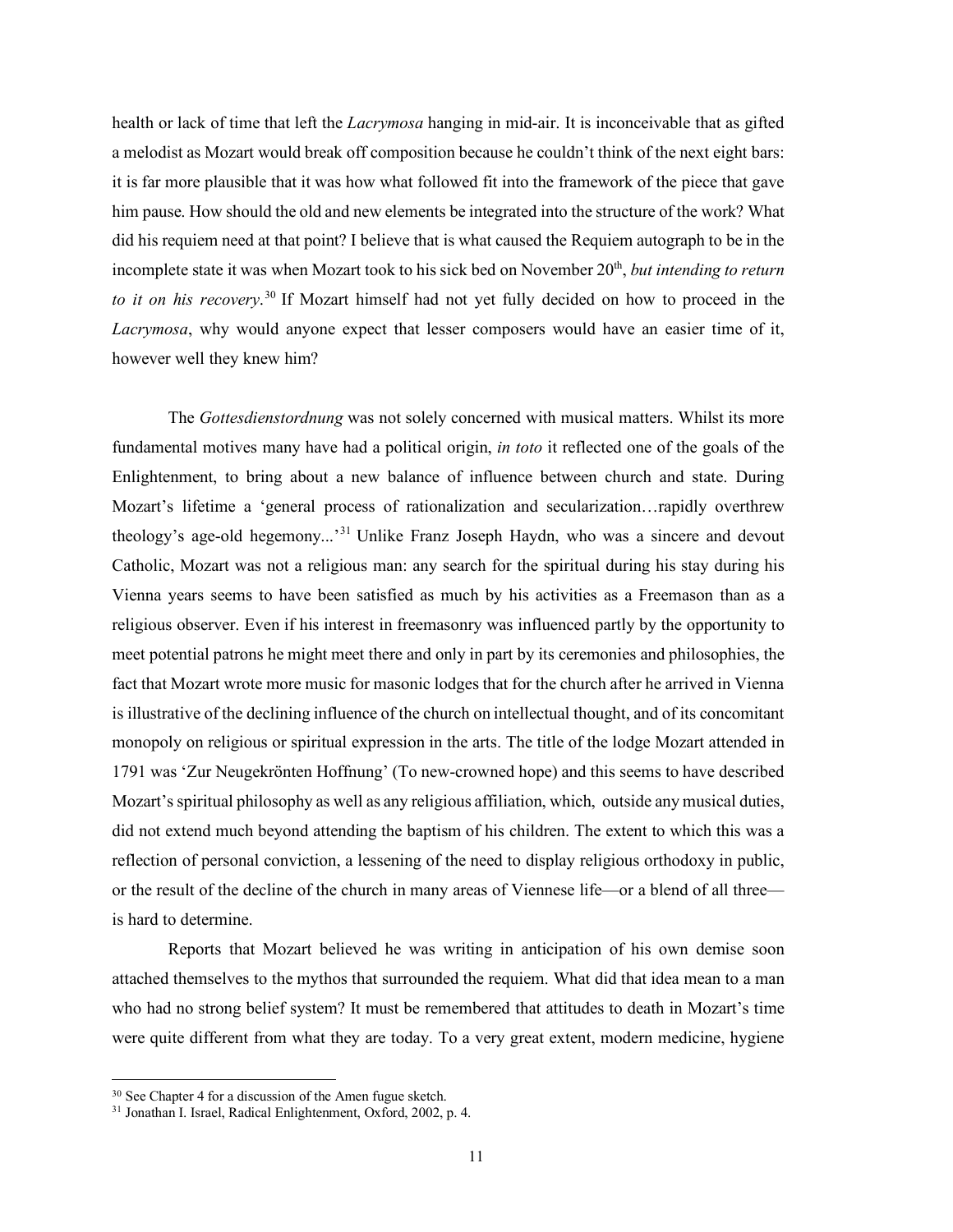and nutrition have shielded modern developed countries from the everyday nature of mortality that was the reality for Mozart's contemporaries. For them, death was much more present: it was a common occurrence to lose children either at birth or in the early years of childhood, <sup>32</sup> frequently women did not survive childbirth, disease and infection were rife, epidemic struck quickly and killed indiscriminately. <sup>33</sup> Their approach to death was much more pragmatic, one might almost say phlegmatic. A good example comes from Mozart's own writing, in a letter to his father on the  $4<sup>th</sup>$ April, 1787:

As death, when we come to consider it closely, is the true goal of our existence, I have formed during the last few years such close relationships with this best and truest friend of mankind that death's image is no longer terrifying to me, but is indeed very soothing and consoling, and I thank my God for graciously granting me the opportunity…of learning that death is the key which unlocks the door to our happiness.<sup>34</sup>

Note that it is death that he mentions as the 'best and truest friend of mankind', with whom he has a close relationship, not God. Mozart's description shows a young man grappling with his own mortality, confident not only of his ability to do so, but, more importantly, of his right to do so, free from any sense of doctrinal compunction, not out the sense of individual self-absorption of the Romantic, but the rational 'enlightened' entitlement of all people to do so.

The opera *Don Giovanni* is revealing regarding Viennese attitudes towards death and redemption in the late 1780s.The famous Commendatore scene presents the sinning Don with not just a choice between repentance and death, but between self-determination and bowing to theological doctrine, between self-determination (however depraved) and submission. Beyond the somewhat formulaic "Questo è il fin di chi fa mal, e de' perfidi la morte all vita è sempre ugual"<sup>35</sup> there is remarkably little discussion of Giovanni's choice, no moralistic "that's the end that awaits us all unless…" Clearly this was not a taboo subject in Vienna. Whilst the audience at the second production in 1788 probably enjoyed watching "Il Dissoluto" receive his just reward and disappear into the pit of fire, they were quite content without the return of the rest of the cast to discuss their post-Giovanni plans with which Mozart and Da Ponte thought it necessary to end the premiere in Prague. While that ending perhaps provides a better balance of the tragic and comic elements necessary for a 'drama giocosa' as Da Ponte's libretto calls it (Mozart himself called it an *opera*

<sup>&</sup>lt;sup>32</sup> Wolfgang and Constanze had six children, only two of whom survived into adulthood

<sup>&</sup>lt;sup>33</sup> One of the latest theories of the cause of Mozart's death is from just such a 'mini epidemic', namely a streptococcal infection in Vienna from December 1791-Jan 1792 (Richard H. C. Hegers, Andreas Weigl and Andrew Steptoe: The Death of Wolfgang Amadeus Mozart: An Epidemiologic Perspective, Annals of Internal Medicine, August 18, 2009, published online [http://www.annals.org/content/151/4/274.abstract]

<sup>&</sup>lt;sup>34</sup> see Andrew Steptoe, The Mozart-Da Ponte Operas, OUP, 1988, p. 84

<sup>&</sup>lt;sup>35</sup> 'This is the end of the evil-doer, the death of a sinner always reflects his life'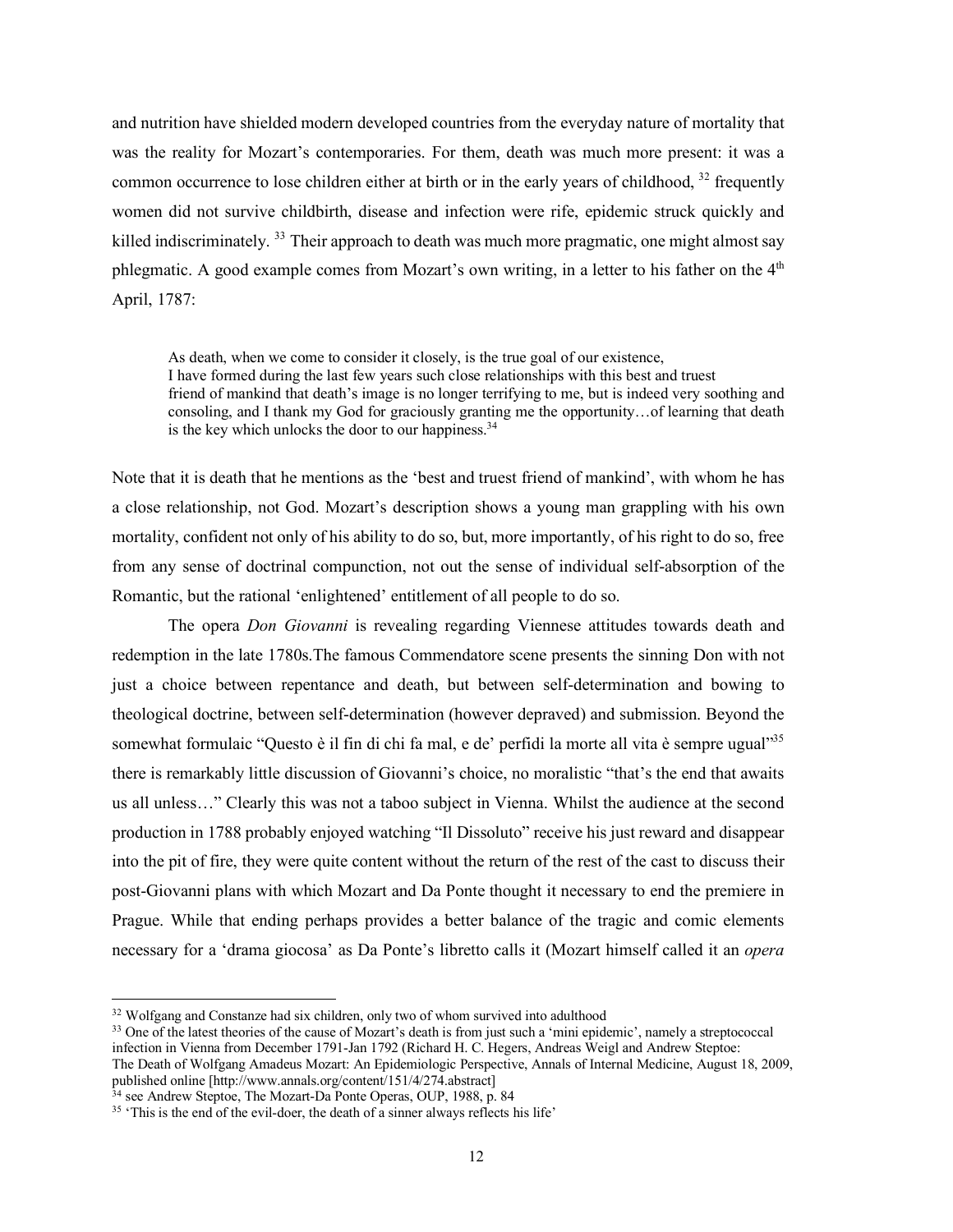*buffa* in his *Verzeichnis*), the temperament of contemporary Viennese audiences embraced the darker side of the story. They were quite content for the Don to meet his deserved end in purely human terms, without the need for religious commentary.

It would make sense, therefore, that the times were ready for a Requiem that was not just a well-executed interpretation of the liturgical text with its traditional metaphors and musical gestures, but one which explored the subject of death, redemption and the threat of hell from a human perspective. Mozart, the supreme opera composer, was the perfect person to provide them with one. As Brigid Brophy puts it: "Mozart's value as an operatic dramatist lies not only in his musical ability as a classical artist, but also in the psychological understanding and the relevance of that understanding for today."<sup>36</sup> Mozart had a deep understanding of the psychology of the Vienna of his day, and that insight and his Enlightenment-influenced *Weltanschauung* were vital parts of his conception of the narrative arc of his Requiem.

While the core of the work in purely structural terms is the chorus, the orchestra plays a much larger role in the psychological drama of the Requiem than was customary in religious music of the time. Here again, Mozart lived at a turning point, for the instrumental element of K. 626 fulfills more than just an accompanimental function. Indeed, it is not too strong to say that after Mozart's Requiem audiences *expected* a requiem to have a psychological drama, even if they would not have described the experience in those terms.<sup>37</sup>

The idea that music without a text could have an inherent narrative and even 'meaning' arose parallel with the proto-Romantic *Sturm und Drang* movement of the 1760s and 1770s. Moving beyond the symbols of the *Affektenlehre*, musical forms began to achieve a somewhat universal cohesion, wherein the structure and discourse of a particular genre began to be imbued with an inner narrative not only understood by the educated listener, but looked for and engaged. 'The symphony could take over from drama not only the expression of sentiment but the narrative effect of dramatic action, of intrigue and resolution.<sup>38</sup> This change can also be traced in the decline of the *da capo* aria—which places equal emphasis on singer and composer—in favour of arias shaped entirely by the composer, often along sonata-style principals that favoured musical/character development over the dramatically static and predictable form that featured only

 <sup>36</sup> David Naugle, Søren Kierkegaard's Interpretation of Mozart's Opera Don Giovanni: An Appraisal and Theological *Response,* p. 2, n.2. See http://www3.dbu.edu/naugle/pdf/kierkegaard\_dongiovanni.pdf, accessed 1/28/2016

 $37$  Although obviously not a requiem, one only has to compare Beethoven's Mass in C with his Missa Solemnis to see just how far this process would be taken in the first quarter century after Mozart's death.

<sup>38</sup> Charles Rosen, *Sonata Forms*, Norton, 1988, p.9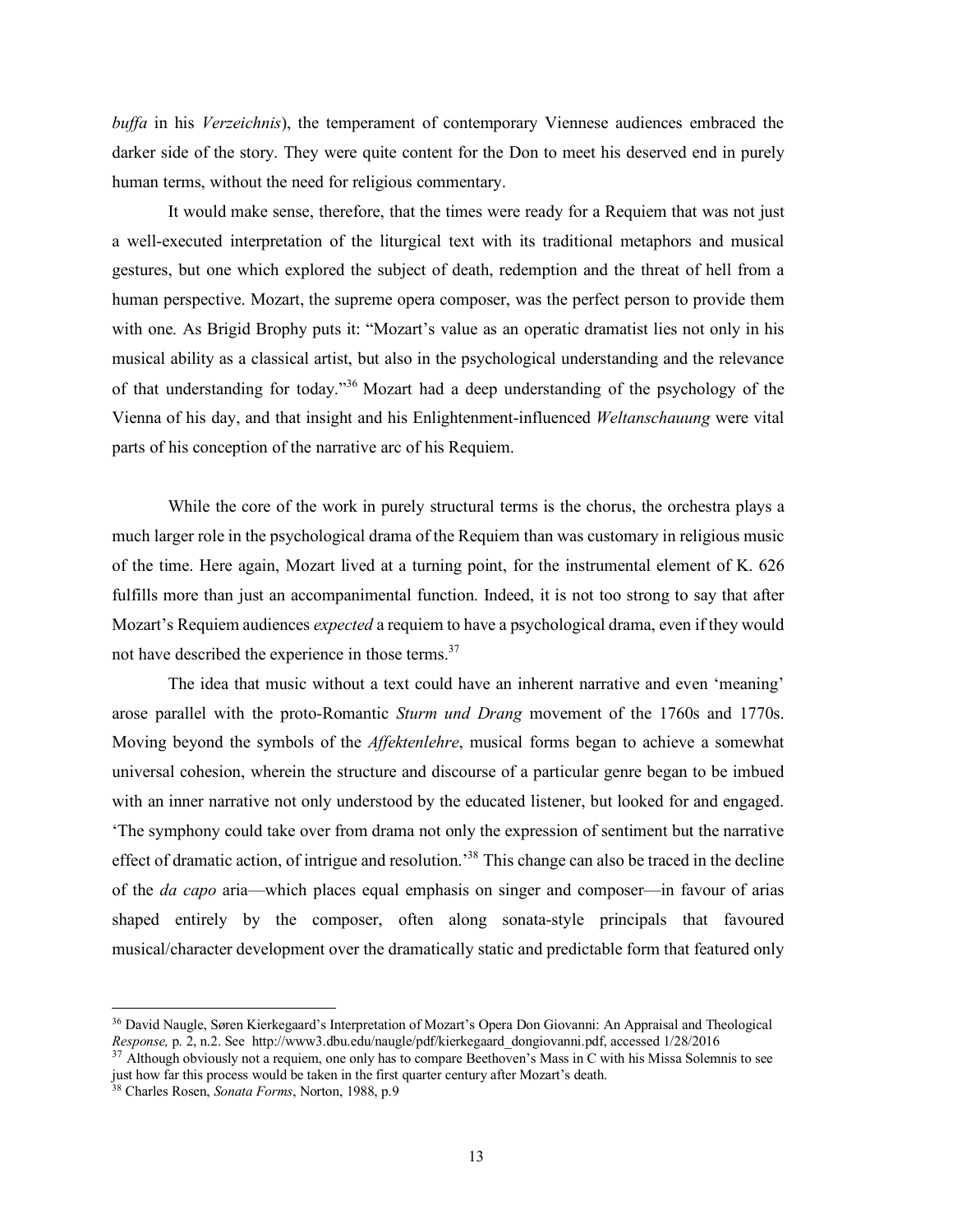ornamented repeats. Similarly, the gradual demise of improvised cadenzas in concertos in favour of fully-notated music provided by the composer allowed a more precise balancing of the dramatic argument of the piece and maintained the ascendancy of composer over performer.<sup>39</sup> By the last decade of the 18<sup>th</sup> century, the idea that a piece of music should have a narrative arc that was served by the structure, rather than subservient to it, was in the ascendency. Mozart had excelled in all these forms—opera, symphony and concerto—infusing each successive work with a unique expressivity rather than merely skillfully executing a pre-set structural design with well-crafted, appropriately designed music. Indeed, his works helped to establish the idea that musical gestures could, and should, be imbued with a psychological depth of their own.

After he moved to Vienna in 1781, which required making a living from the proceeds of teaching, commissions and subscription concerts, Mozart composed the string of piano concertos and symphonies upon which his reputation still rests, and which, like the Requiem ten years later, played a large part in establishing these forms as major artistic statements independent of noble patronage. However, as Mozart's letters to his father show, he was acutely aware of the distinction between what was popular and what was for the connoisseur. Father and son were often in disagreement over what direction his career should follow. Leopold usually advocated the path of popularity, no doubt out of parental concern for his son's financial security, whereas Wolfgang preferred to compose music that he considered worthy of his prodigious talent (about which he was in no doubt). A letter to his father dated December  $28<sup>th</sup>$ , 1782, not only echoes their frequent arguments, but shows Wolfgang's attempts to bridge the two approaches. Speaking of the piano concertos K. 413, 414 and 415 he writes:

These concertos are a happy medium between what is too easy and too difficult; they are very brilliant, pleasing to the ear, and natural, without being vapid. There are passages here and there from which the connoisseurs alone can derive satisfaction; but these passages are written in such a way that the less learned cannot fail to be pleased, though without knowing why.  $\ldots$ <sup>40</sup>

Leopold's fears for reception of his son's music were not without foundation. Early reviews of the "Haydn" quartets (and K. 421 and 428 were composed within months of the above letter to his father) show the dilemma quite clearly:

An anonymous early reviewer, writing in Cramer's Magazin der Musik in 1789, gave a judgment characteristic of reaction to Mozart's music at the time, namely that the works were inspired, but

<sup>&</sup>lt;sup>39</sup> This practice became increasingly important as concerts featuring specialist performers presenting concertos they had not themselves composed became more popular

<sup>40</sup> Mozart's Letters, Edited and Introduced by Eric Blom, trans. Emily Anderson, Penguin, 1956, p. 204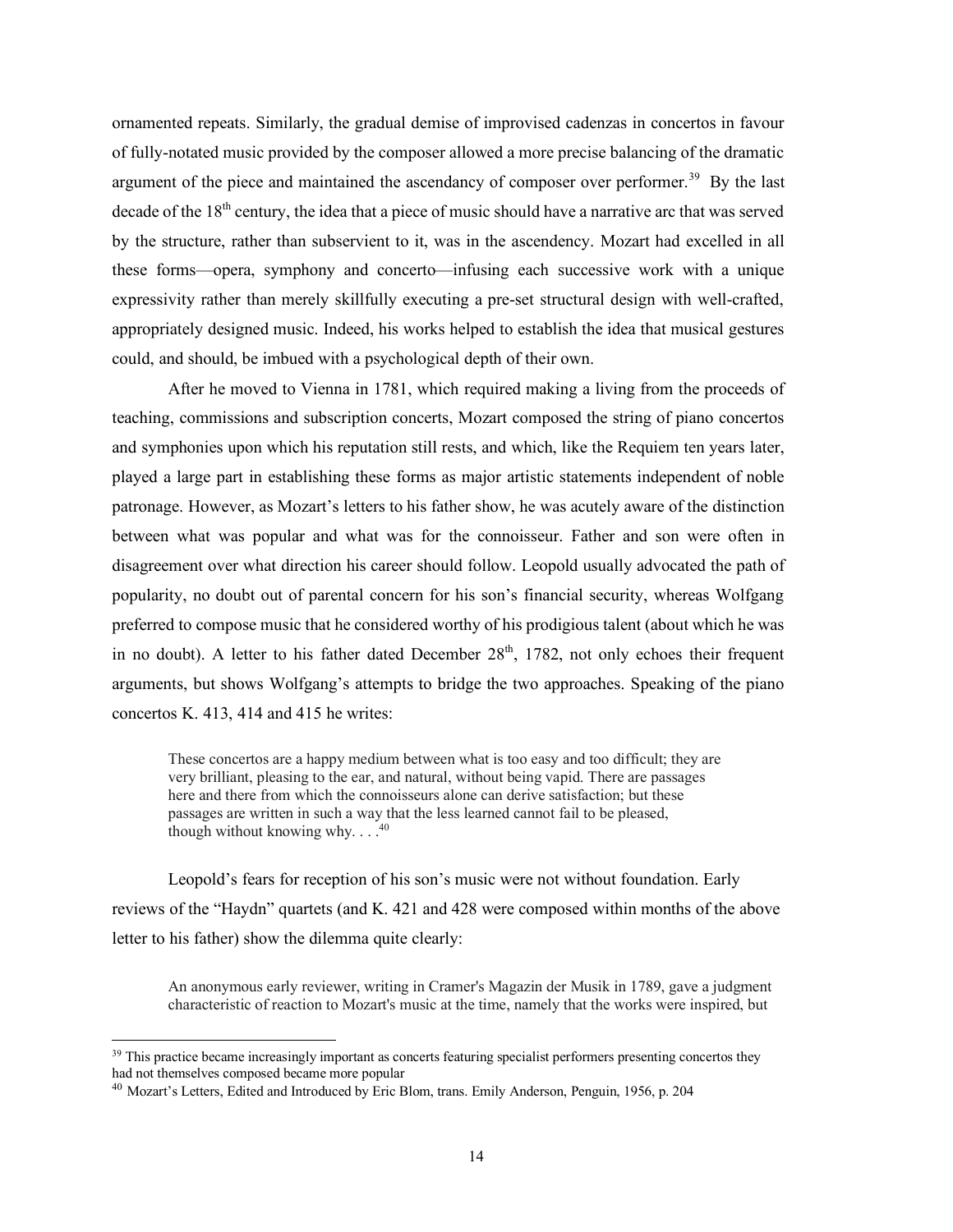too complex and difficult to enjoy: "Mozart's works do not in general please quite so much [as those of Kozeluch] ... [Mozart's] six quartets … dedicated to Haydn confirm ... that he has a decided leaning towards the difficult and the unusual. But then, what great and elevated ideas he has too, testifying to a bold spirit!" <sup>41</sup>

Too often, for Leopold's tastes, his son gravitated towards the 'difficult' and the 'unusual', he 'would repeatedly assert that his music was not "for those with long ears"42 who were unprepared to give more than superficial attention to his music argumentation.<sup>43</sup> If his music was to embody this new taste for psychological intent and content, his audience had better pay attention. Perhaps this is at the root of Mozart's concentration, as he reached his mid-thirties, on music during which the audience 'was expected to concentrate solely on listening to the music from beginning to end ... music for connoisseurs who could be offered a more demanding fare.<sup>244</sup> So many of Mozart's mature works from 1788 onwards show this tendency, from the famous finale of the Jupiter Symphony K. 551, the Prussian Quartets (K. 575, 589 and 590) the Clarinet Quintet K. 581, the last Piano Concerto K.  $595<sup>45</sup>$  and the Clarinet Concerto K. 622 to name but a few. All show the increasing integration of counterpoint, a growing equality between the voices, a pairing down of musical gestures, a higher degree of motivic development and therefore thematic unity, a love for modulation to remote chromatic keys not out of a desire to be shocking but rather from a desire to investigate all the possibilities of a theme, idea or character: all these elements show Mozart formulating a new highly integrated and flexible musical language. As Wolff notes, the music of this period 'reveals a clear intensification in the inventive exploitation of the musical possibilities, while the means of employed were reduced... [and in many other late works there is an] intensification of thematic-motivic working alongside an increasingly simplified rhythmic-melodic profile.' 46

These seminal works were composed at a time, when church music was not an attractive field for composers, and as a freelancer without any contractual requirement to do so, Mozart composed none. Therefore the stylistic development he had undertaken in those other forms had not been applied to a church music context: when he contemplated how to approach the Requiem he must quickly have realised the gap in style and intent between his older church music and the language he was using in mid-1791. The closest he came to church music in this period was the

 <sup>41</sup> see Deutsch, Otto Erich, *Mozart: <sup>A</sup> Documentary Biography*, Stanford, 1965, p. <sup>349</sup>

<sup>42</sup> Mozart's derogatory term referring to the musically illiterate as donkeys

<sup>43</sup> Volkmar Braunbehrens: *Mozart - The Conservative Revolutionary*, a talk given on January 27th, 2006 in Schetzingen, translated by Bruce Cooper Clarke, p. 8. See www.aproposmozart.com under Volkmar Braunbehrens, p. 8

<sup>44</sup> Braunbehrens, *ibid*, p. 8

<sup>45</sup> dated 5th January 1791 in Mozart's *Verzeichnis*, but probably started in 1788 (See Tyson, *Mozart: Studies of the Autograph Scores,* Harvard, 1987. p. 34

<sup>46</sup> Wolff, p. 73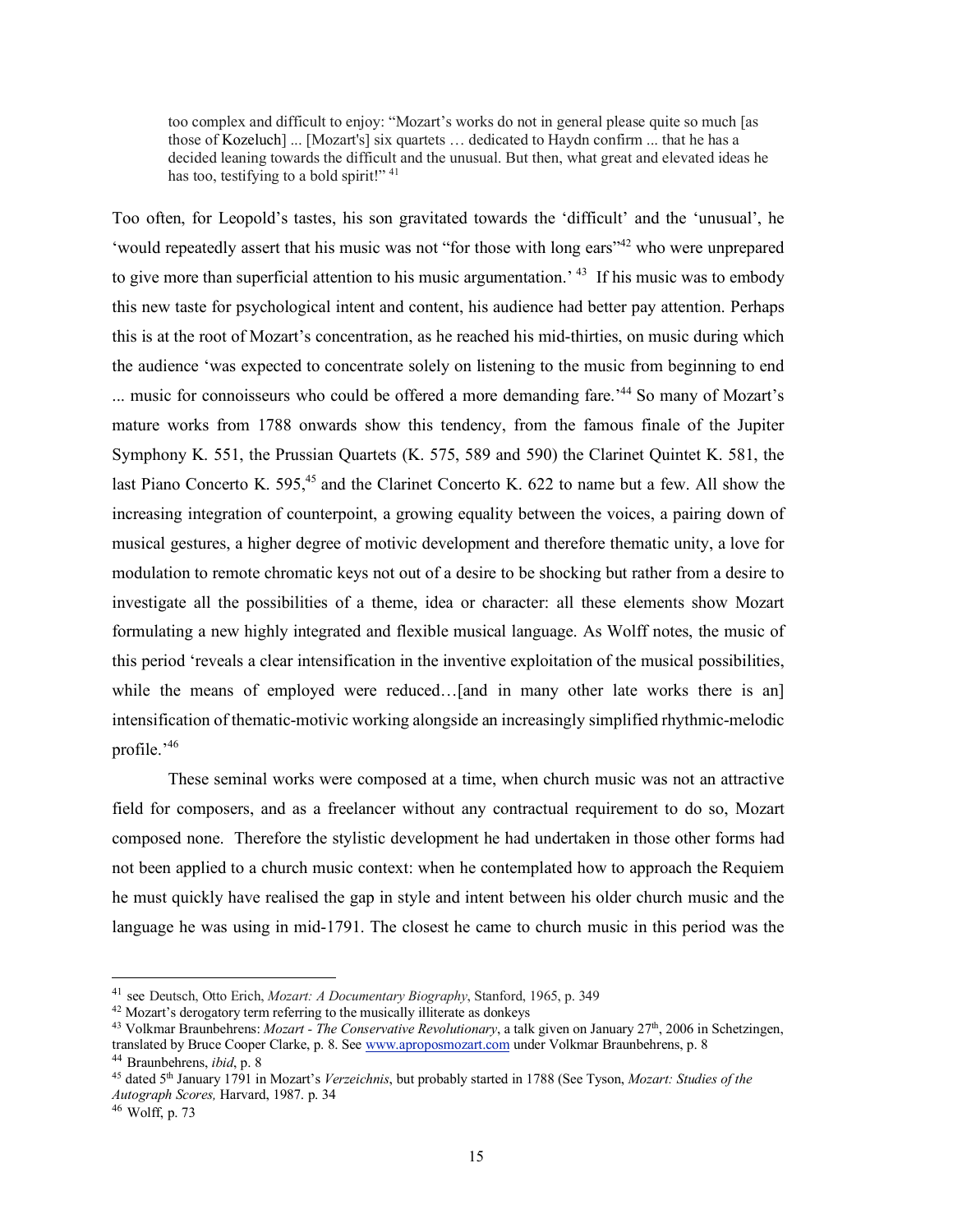cantata *Davidde Penitente* K. 469, premiered in 1785, which is notable for two reasons: first, it is almost entirely a re-texting (plus some new arias) of the unfinished (abandoned?) C minor Mass K. 427. Second, and perhaps more important, the work whose original text was liturgical, and whose new text was a series of psalm translations and selections from the Book of Samuel, was premiered not in a religious context, but the very secular Burgtheater, which had seen the premiere of his *Entführung aus dem Serail* three years earlier in 1782 and which would present *Le Nozze di Figaro* to the world a year later. Perhaps Mozart deemed the texts suitable to a Lenten concert (a fundraiser for the Vienna Tonkünstler-Societät), or perhaps sheer pressure of work prevented him from starting a brand new work from scratch, so he simply reached for the nearest choral music he had to fulfill a commission that did not thrill him and stood little chance of winning him much acclaim. But it is revealing that he did not think it inappropriate that a work of religious origin, re-envisioned with an Old Testament text, should be performed in an entirely secular environment for a nonreligious event. If the church were no longer the sole arbiter and provider of religious thought and expression, then neither should its buildings be the sole permissible venue for the musical expression of religious subjects and even expressions of faith. 'The cultural seriousness of the concert hall drew large works such as requiem masses to the stage...the exploration of religious themes and ideas was [no longer] confined to church sanctuaries. Thus the appearance of masses and requiem masses on the concert stage was not automatically viewed as secular or separate from theological constructs.' 47

As the concert performances of Mozart's Requiem after his death show, audiences were ready for public performances of sacred works separated from any liturgical function, and as savvy a composer as Mozart would surely have been aware that even this secretly commissioned work would, at some point, have a life beyond the confines of its premiere. The expectation of future public performances of the work must have been part of Mozart's concept from the very beginning.

To summarise, by the end of the eighteenth century, it was possible to make the distinction between religious music, such as a grand Requiem commissioned for a public orsemi-public event, and music for the church. The Requiem was well established as its own genre, and composers were drawn to it not only for the public nature of its performance, but for its musical potential in its own right. However, because of the *Gottensdienstordnung*, no significant new requiems had been written for eight years in Vienna—the years of Mozart's greatest works—for Süssmayr or Eybler to use as a model.

 <sup>47</sup> McDermott, *ibid*, p. <sup>33</sup>